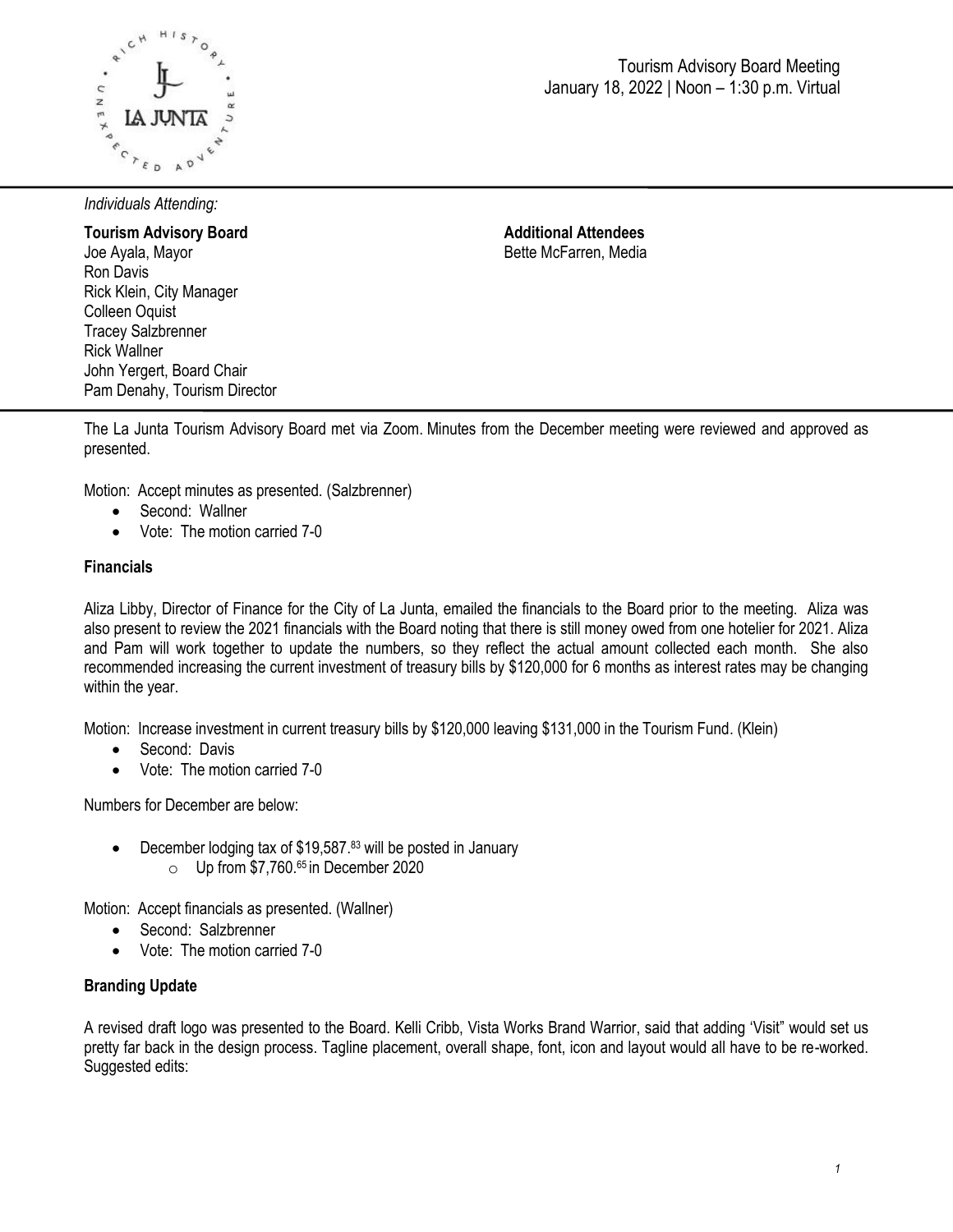- The Board agreed they would still like to see a draft with the word 'Visit' added even if it alters the timeline of completion.
	- $\circ$  Possibly in a slightly smaller font above La Junta
- The Board also agreed that the new revision of the monogram looked "squished" and the swoop of the "L" is too long
- Suggested again seeing how the "L" from La Junta would look in the monogram.

Pam will invite Kelli to present at the next Board meeting – for both a logo and Brand Anthem video discussion.

# **Tarantula Stickers**

Tracey delivered draft stickers for the Board to review.

- 3-inch sticker vinyl sticker
	- $\circ$  The Sign Shop: \$.18 (5,000) \$900

Motion: Print 5,000 stickers through the Sign Shop and purchase QR code generator annual plan. (Wallner)

- Second: Davis
- Vote: The motion carried 7-0

Next steps:

- Pam will work with Tracey to get the QR Code generator set up
- Tracey will draft a small descriptor to distribute with the stickers

## **Tourism Updates**

Summer 2021 Results: Overall, these results are excellent. Visit La Junta had a CTR of 0.27%, far exceeding the industry benchmark (0.08% - 0.12%) and garnered over 2.1 million impressions.

- **Partner Name**: Visit La Junta
- **Tier Level**: Tier 3
	- **Total Tier Investment**: \$3,000
		- o **Total CTO Match**: \$3,750
			- o **Total Tier Value**: \$20,268

| <b>Placement</b>                                     | Investment               | <b>Value</b> | <b>Estimated Impressions</b> |
|------------------------------------------------------|--------------------------|--------------|------------------------------|
| eTarget Shared Email (2x)                            | \$2,000                  | \$7,500      | 1,000,000                    |
| Mobilefuse In-Market Mobile \$2,000                  |                          | \$5,418      | 363,636                      |
| Sojern Travel Programmatic \$2,750<br><b>Display</b> |                          | \$3,850      | 550,000                      |
| <b>Creative Services</b>                             | $\overline{\phantom{a}}$ | \$3,500      | $\overline{\phantom{a}}$     |
| <b>Wrap Report</b>                                   | ۰                        |              | ۰                            |
| <b>Total Value</b>                                   | \$6,750                  | \$20,268     | 1,913,636                    |

### **Next Meeting**